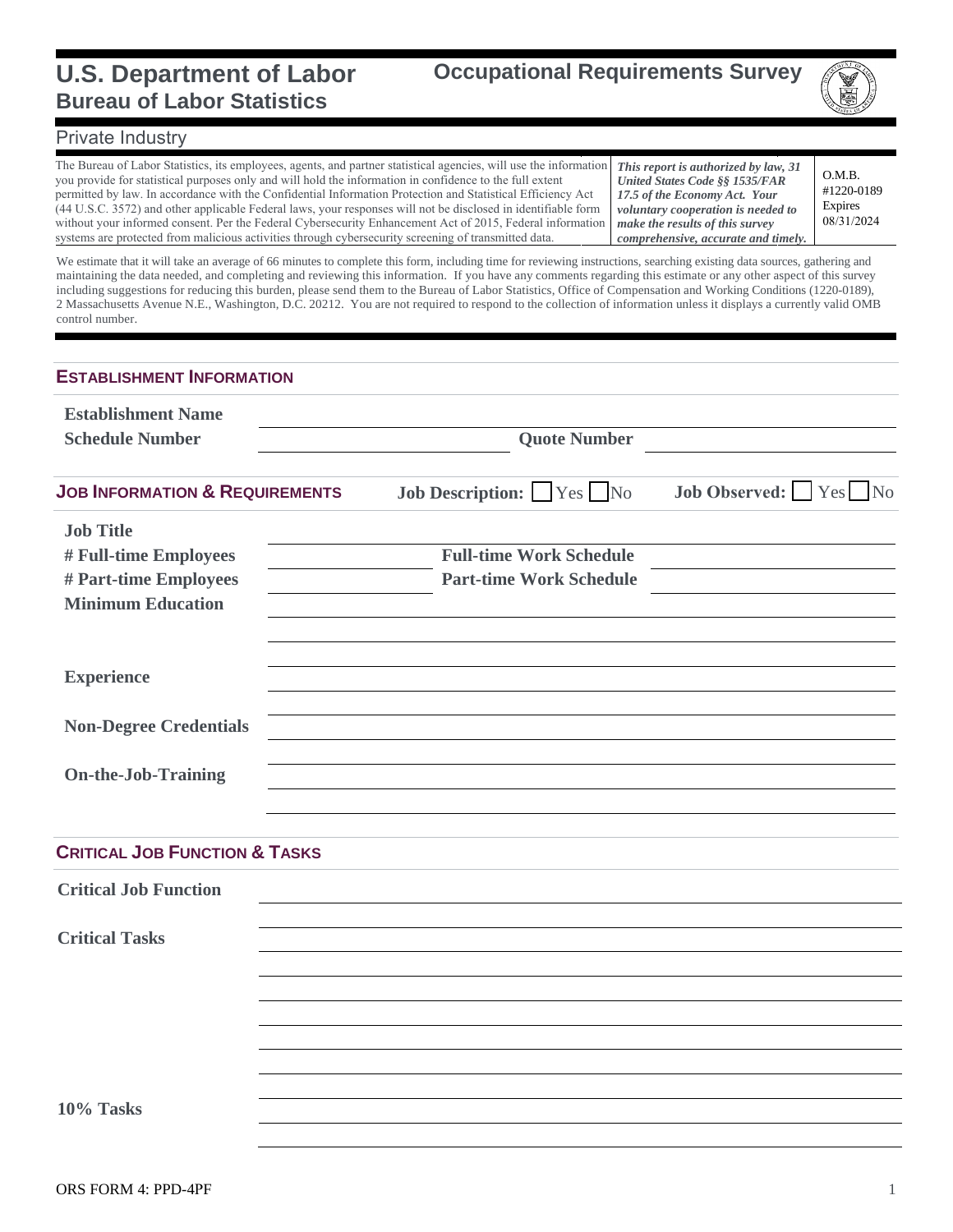| <b>SUPERVISORY INFORMATION</b>                                                                                                                                                                                                           |                      |                                                                                                                                   |  |  |  |  |  |  |
|------------------------------------------------------------------------------------------------------------------------------------------------------------------------------------------------------------------------------------------|----------------------|-----------------------------------------------------------------------------------------------------------------------------------|--|--|--|--|--|--|
| Lead Worker<br><b>Supervisory Duties:</b><br>None                                                                                                                                                                                        | Supervisor           | Manager                                                                                                                           |  |  |  |  |  |  |
| Once per day<br><b>Frequency of Work Being Checked:</b><br>More than once per day<br>Less often than weekly<br>Less than once per day, but at least once per week                                                                        |                      |                                                                                                                                   |  |  |  |  |  |  |
| Supervisor Present: Ves<br>N <sub>o</sub>                                                                                                                                                                                                |                      |                                                                                                                                   |  |  |  |  |  |  |
| <b>COMMUNICATION &amp; HEARING</b>                                                                                                                                                                                                       |                      |                                                                                                                                   |  |  |  |  |  |  |
| <b>Work Related Communication</b><br><b>Speaking:</b><br>Up to 2% 2% up to 1/3 $\Box$ 1/3 up to 2/3 $\Box$ 2/3 or more $\Box$ Not Present $\Box$ Present, Duration Unknown                                                               |                      | (Duration $-$ % of time)                                                                                                          |  |  |  |  |  |  |
| <b>Verbal Interactions:</b> Constantly, every few minutes                                                                                                                                                                                |                      | Not constantly, but more than once per hour<br>Not more than once per hour, but more than once per day Once per day or less often |  |  |  |  |  |  |
| <b>People Skills:</b> Basic<br>More than Basic                                                                                                                                                                                           |                      | Working with the General Public: Ves No                                                                                           |  |  |  |  |  |  |
| <b>Working Around Crowds:</b><br>Yes No                                                                                                                                                                                                  | <b>Telework:</b>     | $Yes$ No                                                                                                                          |  |  |  |  |  |  |
| Hearing<br>$Yes$ No<br><b>In-person Speech:</b>                                                                                                                                                                                          | <b>Telephone:</b>    | $Yes$ No                                                                                                                          |  |  |  |  |  |  |
| $Yes$ No<br><b>Other Remote Speech:</b>                                                                                                                                                                                                  | <b>Other Sounds:</b> | $Yes$ No                                                                                                                          |  |  |  |  |  |  |
| Quiet Moderate Loud Very Loud<br><b>Noise Intensity Level:</b><br><b>Personal Protective Equipment (PPE):</b> Tes<br>N <sub>0</sub>                                                                                                      |                      |                                                                                                                                   |  |  |  |  |  |  |
| <b>COGNITIVE DEMANDS</b>                                                                                                                                                                                                                 |                      |                                                                                                                                   |  |  |  |  |  |  |
| <b>Control of Workload:</b><br>Machinery, equipment or software<br>Numerical performance targets (company determined)<br>People (such as customers, supervisor, etc.)<br>Self-paced by worker<br>Other (specify) $\frac{1}{\sqrt{2\pi}}$ |                      |                                                                                                                                   |  |  |  |  |  |  |
| <b>Work Pace:</b> $\Box$ Consistent – Fast $\Box$ Consistent – Slow<br>Varies                                                                                                                                                            |                      |                                                                                                                                   |  |  |  |  |  |  |
| <b>Pause Control</b> (ability to step away): <u>Ves No</u>                                                                                                                                                                               |                      |                                                                                                                                   |  |  |  |  |  |  |
| <b>Problem Solving:</b><br>Once per day<br>More than once per day<br>Not every week, but at least once per month                                                                                                                         |                      | Not every day, but at least once per week<br>Less often than monthly, including never                                             |  |  |  |  |  |  |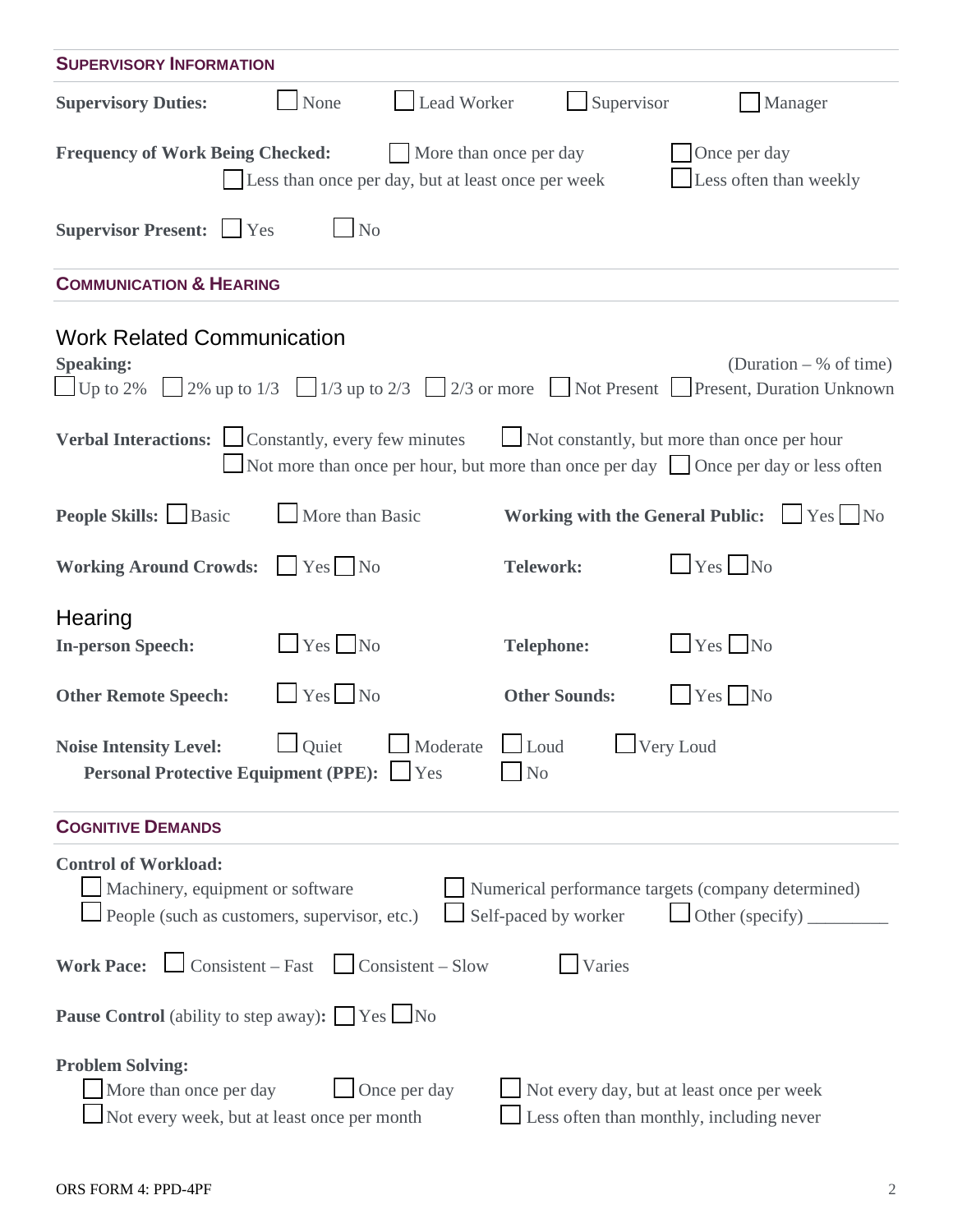| <b>PHYSICAL DEMANDS</b>           |                                            |                      |  |  |  |  |  |
|-----------------------------------|--------------------------------------------|----------------------|--|--|--|--|--|
| Sitting vs. Standing/Walking      | <b>Sit/Stand at Will:</b>                  | $\mid$ Yes $\mid$ No |  |  |  |  |  |
| <b>Sitting</b> (hours or percent) | <b>Standing/Walking (hours or percent)</b> |                      |  |  |  |  |  |
| $l$ ifting $l$ carning            |                                            |                      |  |  |  |  |  |

#### Lifting/Carrying

Most Weight Ever Lifted **lbs.** Items lifted

| <b>Seldom</b>             | <b>Occasional</b>             | Frequent                                              | <b>Constant</b>              |
|---------------------------|-------------------------------|-------------------------------------------------------|------------------------------|
| (Up to $2\%$ of the time) | $(2\%$ up to 1/3 of the time) | $(1/3$ up to 2/3 of the time)                         | $(2/3)$ or more or the time) |
| <b>None</b>               | <b>None</b>                   | <b>None</b>                                           | <b>None</b>                  |
| Negligible                | Negligible                    | Negligible                                            | Negligible                   |
| 1 to 10 lbs.              | 1 to 10 lbs.                  | 1 to 10 lbs.                                          | 1 to 10 lbs.                 |
| 11 to 25 lbs.             | 11 to 25 lbs.                 | 11 to 25 lbs.                                         | 11 to 25 lbs.                |
| <b>26 to 50 lbs.</b>      | 26 to 50 lbs.                 | 26 to 50 lbs.                                         | $>25$ lbs.                   |
| $\sqrt{51}$ to 75 lbs.    | 51 to 75 lbs.                 | $>25$ lbs.                                            | <b>Unknown</b>               |
| 76 to 100 lbs.            | 76 to 100 lbs.                | <b>Unknown</b>                                        |                              |
| $\Box$ >100 lbs.          | $\geq 100$ lbs.               |                                                       |                              |
| <b>Unknown</b>            | <b>Unknown</b>                | Note: Duration $\%$ = percentage of the worker's time |                              |
|                           |                               | None = $Lift/Carry$ not present for duration          |                              |

## Pushing/Pulling

|                   | Up to $2\%$ | $2\%$ up to | $1/3$ up to<br>2/3 | $2/3$ or<br><b>More</b> | <b>Not Present</b> | Present,<br><b>Duration</b><br>Unknown | One / Both |
|-------------------|-------------|-------------|--------------------|-------------------------|--------------------|----------------------------------------|------------|
| Hands/Arms:       |             |             |                    |                         |                    |                                        |            |
| <b>Feet/Legs:</b> |             |             |                    |                         |                    |                                        |            |

# Reaching/Manipulation

|                                                        | Up to $2\%$ | $2\%$ up to<br>1/3 | $1/3$ up to<br>2/3 | 2/3 or More Not Present | Present,<br><b>Duration</b><br><b>Unknown</b> | One $/$<br><b>Both</b> |
|--------------------------------------------------------|-------------|--------------------|--------------------|-------------------------|-----------------------------------------------|------------------------|
| <b>Overhead</b><br><b>Reaching:</b>                    |             |                    |                    |                         |                                               |                        |
| <b>At/Below</b><br><b>Shoulder</b><br><b>Reaching:</b> |             |                    |                    |                         |                                               |                        |
| <b>Gross</b><br><b>Manipulation:</b>                   |             |                    |                    |                         |                                               |                        |
| Fine<br><b>Manipulation:</b>                           |             |                    |                    |                         |                                               |                        |
| Foot/Leg<br><b>Controls:</b>                           |             |                    |                    |                         |                                               |                        |
| <b>Keyboarding:</b>                                    |             |                    |                    |                         |                                               |                        |